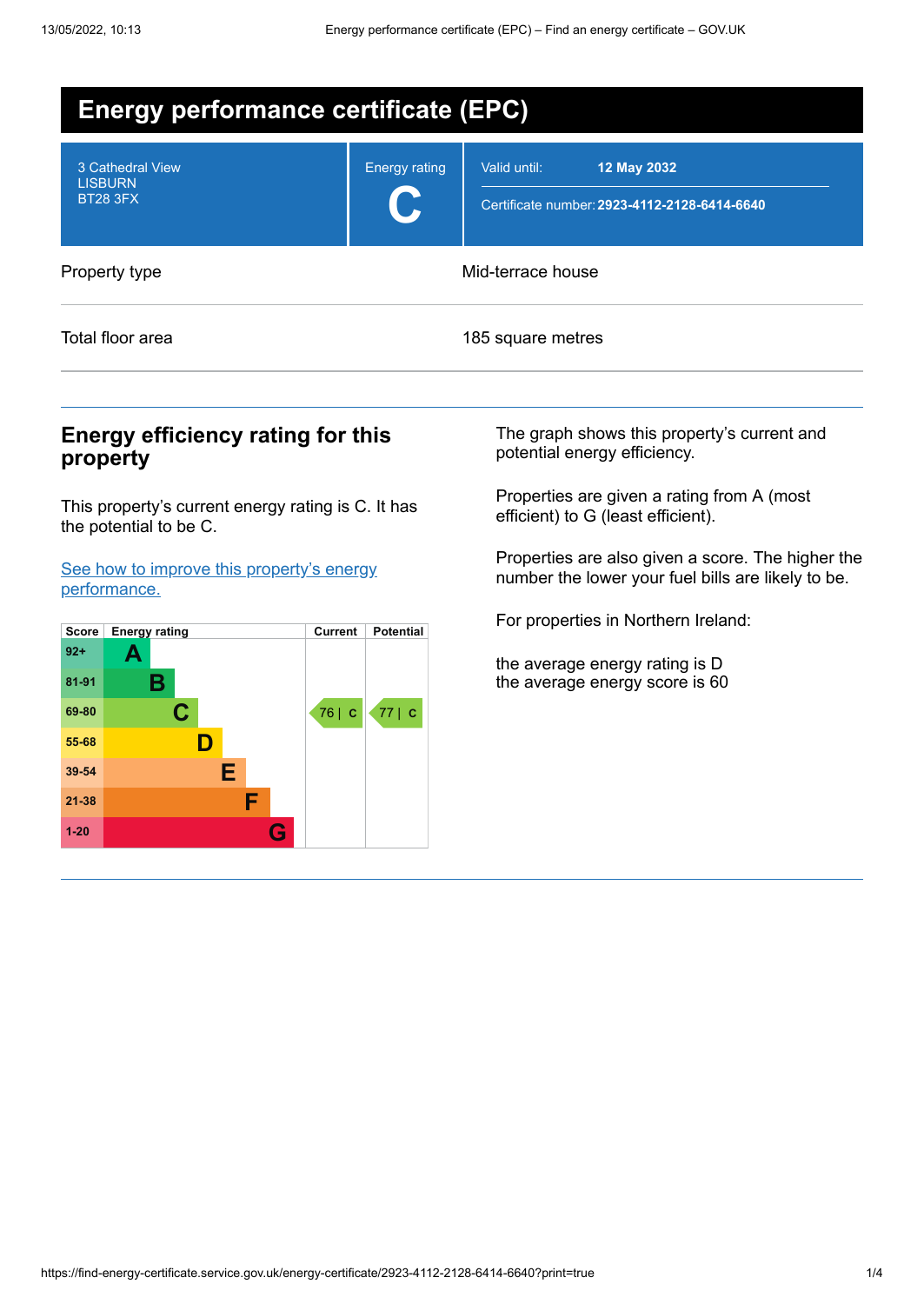# **Breakdown of property's energy performance**

This section shows the energy performance for features of this property. The assessment does not consider the condition of a feature and how well it is working.

Each feature is assessed as one of the following:

- very good (most efficient)
- good
- average
- poor
- very poor (least efficient)

When the description says "assumed", it means that the feature could not be inspected and an assumption has been made based on the property's age and type.

| <b>Feature</b>       | <b>Description</b>                           | Rating  |
|----------------------|----------------------------------------------|---------|
| Wall                 | Cavity wall, as built, insulated (assumed)   | Good    |
| Roof                 | Roof room(s), insulated (assumed)            | Good    |
| Window               | Fully double glazed                          | Good    |
| Main heating         | Boiler and radiators, mains gas              | Good    |
| Main heating control | Programmer and at least two room thermostats | Good    |
| Hot water            | From main system, no cylinder thermostat     | Average |
| Lighting             | Low energy lighting in 50% of fixed outlets  | Good    |
| Floor                | Solid, insulated (assumed)                   | N/A     |
| Secondary heating    | Room heaters, smokeless fuel                 | N/A     |

#### **Primary energy use**

The primary energy use for this property per year is 143 kilowatt hours per square metre (kWh/m2).

### **Additional information**

Additional information about this property:

• Dwelling may be exposed to wind-driven rain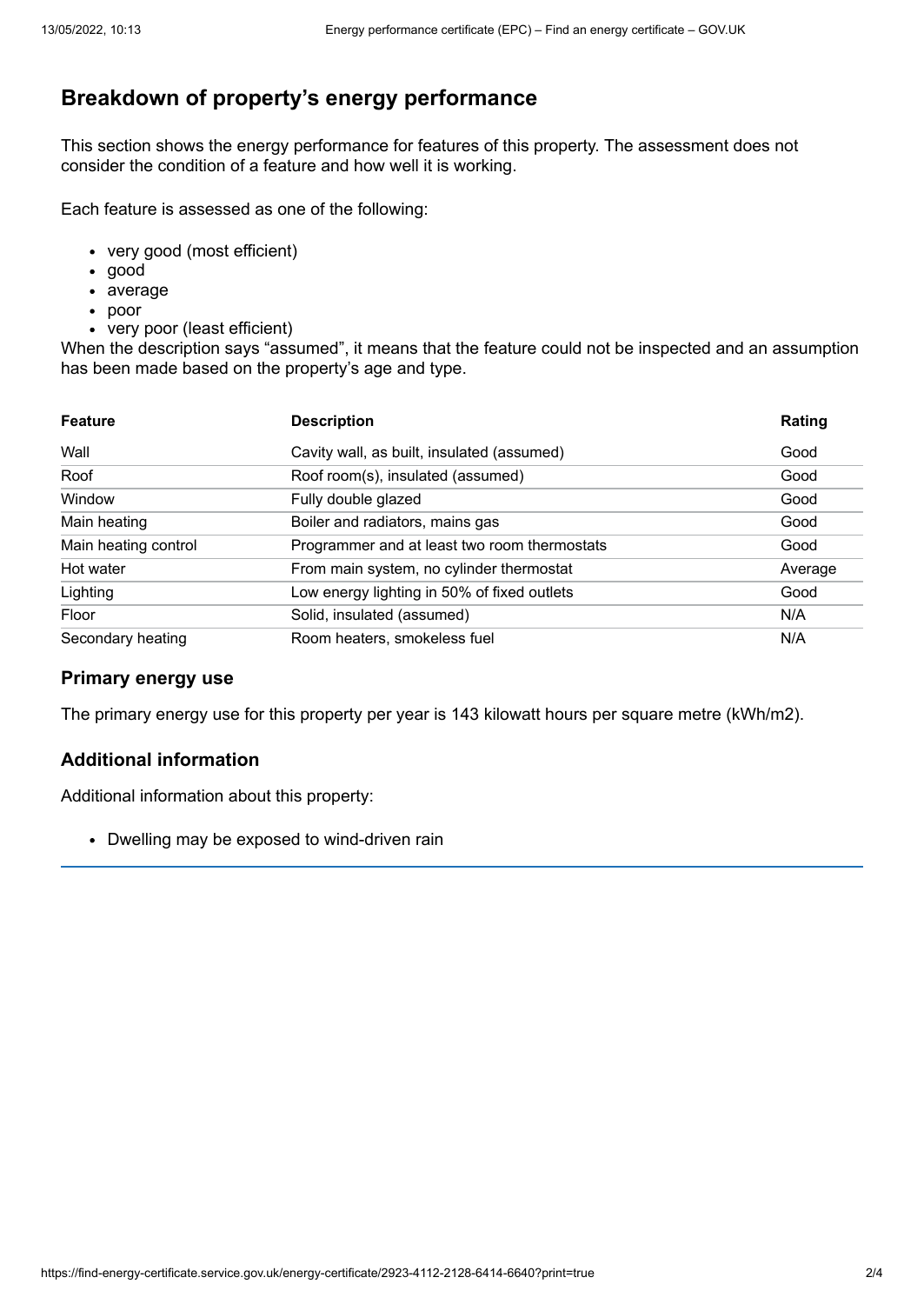| 5.4 tonnes of CO2<br>This property's potential<br>production                                                                                  |  |
|-----------------------------------------------------------------------------------------------------------------------------------------------|--|
|                                                                                                                                               |  |
| By making the recommended changes, you<br>could reduce this property's CO2 emissions by<br>0.0 tonnes per year. This will help to protect the |  |
| environment.                                                                                                                                  |  |
| Environmental impact ratings are based on<br>assumptions about average occupancy and                                                          |  |
| energy use. They may not reflect how energy is<br>consumed by the people living at the property.                                              |  |
|                                                                                                                                               |  |

# <span id="page-2-0"></span>**Improve this property's energy performance**

By following our step by step recommendations you could reduce this property's energy use and potentially save money.

Carrying out these changes in order will improve the property's energy rating and score from C (76) to C (77).

| <b>Step</b>                  | <b>Typical installation cost</b> | <b>Typical yearly saving</b> |
|------------------------------|----------------------------------|------------------------------|
| 1. Low energy lighting       | £35                              | £50                          |
| 2. Solar water heating       | £4,000 - £6,000                  | £63                          |
| 3. Solar photovoltaic panels | £3,500 - £5,500                  | £332                         |

### **Paying for energy improvements**

Find energy grants and ways to save energy in your home. [\(https://www.gov.uk/improve-energy-efficiency\)](https://www.gov.uk/improve-energy-efficiency)